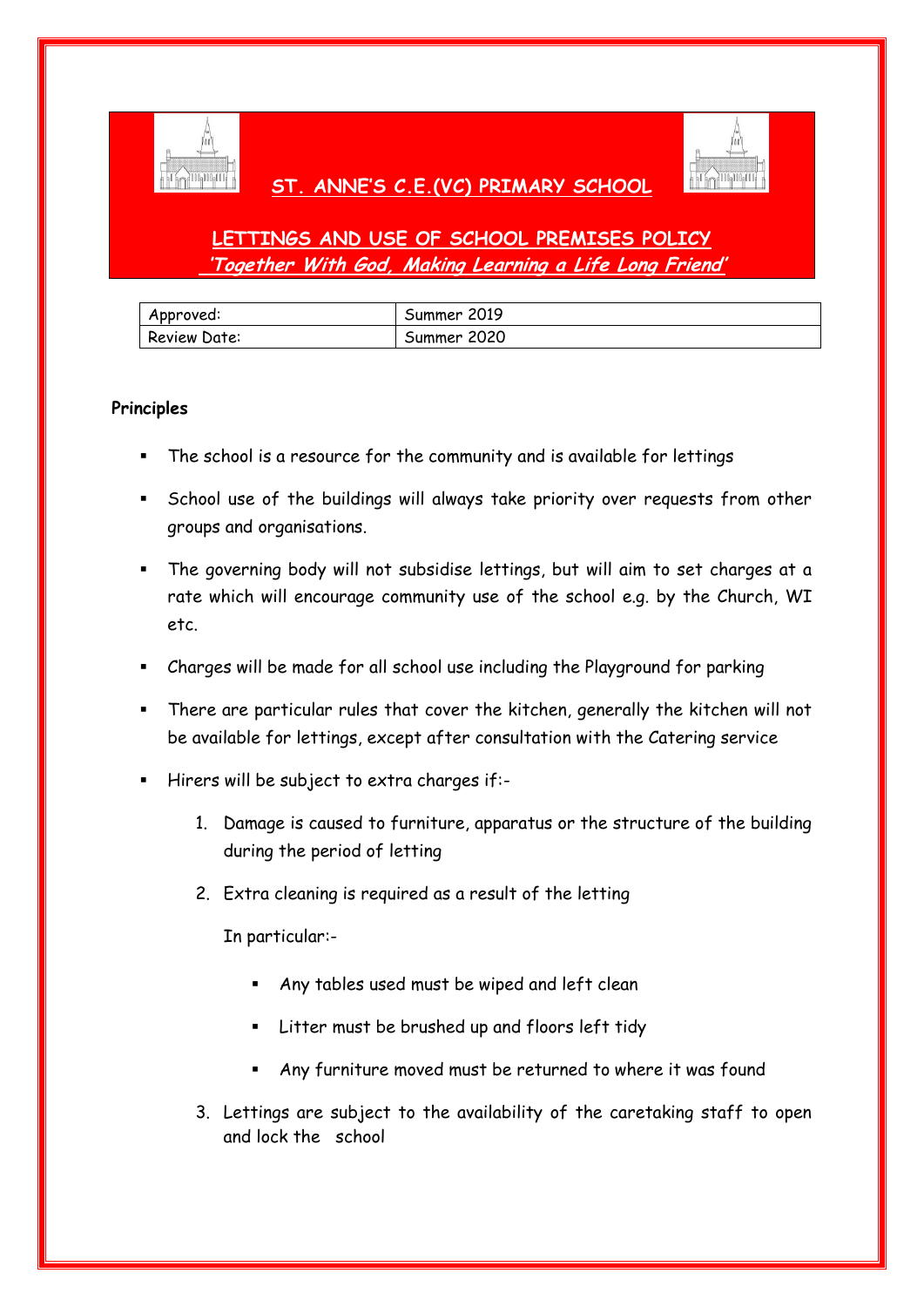4. The governing body reserves the right to refuse a letting to a body or organisation.

#### **Insurance**

The hirer will be required to indemnify the School against any liability at law in respect of any accident involving death or bodily injury to any person or damage to or loss of any property real or personal and happening consequent upon or in connection with the use of the premises unless due to the negligence / default of the Governing Body, its Servants or its Agents. The Authority has a special insurance policy which will provide cover for the hirer in certain cases. Full details of the policy details including conditions and exclusions can be found in the Third Hirer's Policy – Summary of Cover document. Where the hirer is a political organisation, a professional entertainment promoter, or uses the premises on a commercial / business basis or is unable to satisfy the requirements of the Third Party Hirer's Policy then they will be required to obtain separate third party insurance cover.

#### **Practice**

- Anyone wishing to book the school for a letting should contact the school secretary in the first instance
- Subject to availability a booking will be made and the charges explained. Full payment must be received before the letting takes place
- The Hirer will be required to specify:-
	- 1. The rooms required
	- 2. The times required
	- 3. The nature of the function
- When a booking has been made it is the hirer's responsibility:-
	- 1. To ensure that there is someone on the school premises when the janitor arrives to open and unlock the school. The buildings must not be left unattended
	- 2. To maintain good order, thereby preventing the likelihood of any damage or accidents
	- 3. To be responsible for evacuating the building and contacting the fire brigade in the event of a fire.
	- 4. To ensure that:-
		- Any tables used have been wiped and left clean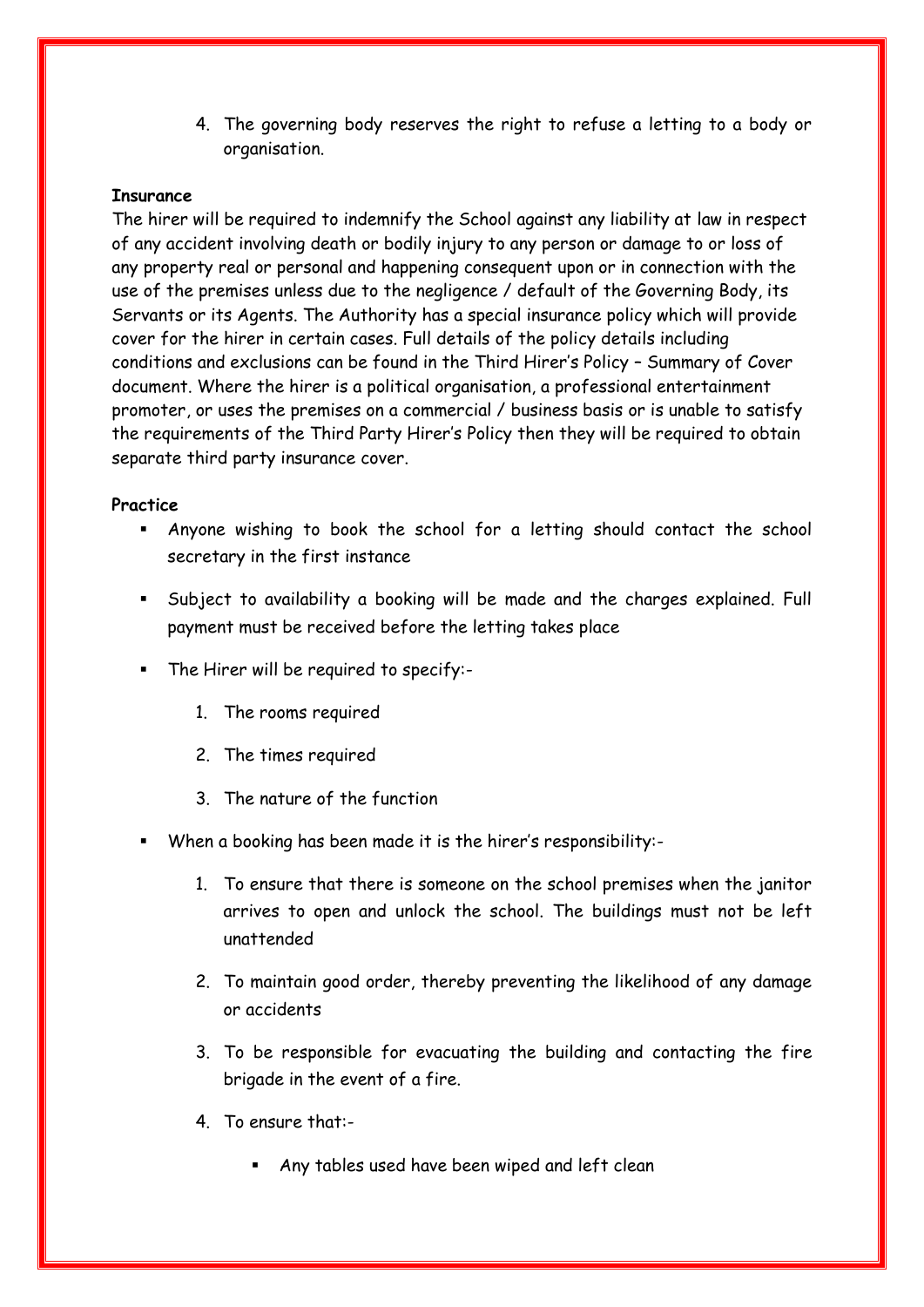- **EXECT:** Litter has been brushed up and floors left tidy
- Any furniture moved is returned to where it was found
- That the event finishes on time

In the event of the janitor having to wait to lock up because the hirer is not ready to vacate the premises, the hirer will be charged an equivalent of a standard rate 4hr letting.

### **Lettings - Scale of Charges from September 2019**

| Car Park | £50                          | session                                    |
|----------|------------------------------|--------------------------------------------|
| Hall     |                              | $£30$ session if prepaid for the year (WI) |
|          |                              | £30 church / community events              |
|          | $\qquad \qquad \blacksquare$ | £60 profit making includes VAT             |

Regular lettings at a reduced rate

e.g. Taekwondo - Car Park and Hall - £50 per session – twice a week

Extra charge for classrooms at the Headteacher's discretion

#### **Other Charges**

Music - Instrument tuition - £240 per annum (£80 per term)

Recorders - £90 (£30 per term) – may be paid termly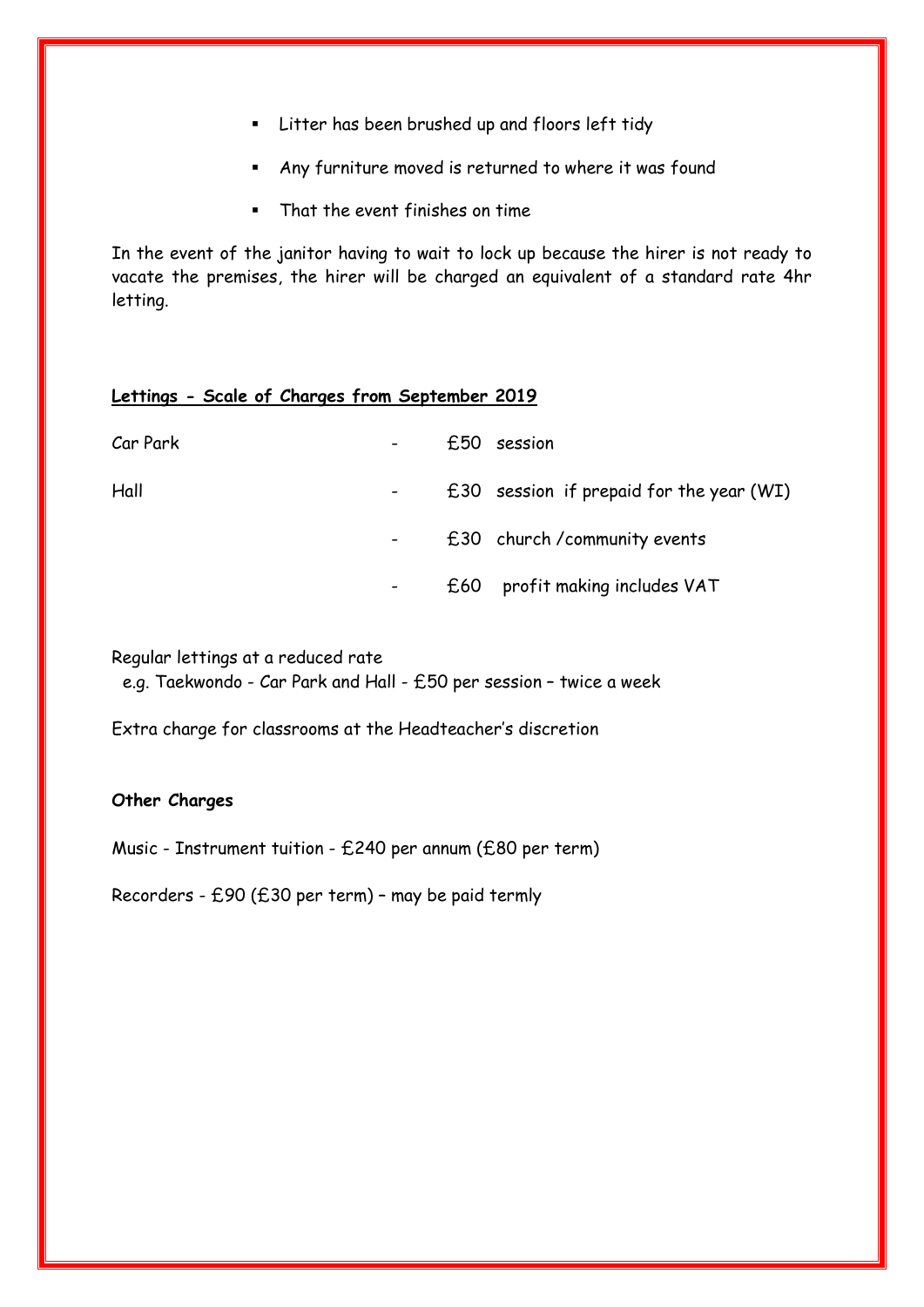

# **ST. ANNE'S KIDS' CLUB**

# **St. Anne's Kids' Club Price List**

**PRICE LIST FROM 1ST SEPTEMBER 2019**

### **SCHOOL TERM TIME**

| 5 mornings                                       | $(7.30$ a.m. - 9.00 a.m.)                 | 1.5 hrs $\times$ 5 | £32.50 |
|--------------------------------------------------|-------------------------------------------|--------------------|--------|
| 5 afternoons                                     | $(3.25 \text{ p.m.} - 6.00 \text{ p.m.})$ | 2.5 hrs $\times$ 5 | £45.00 |
| All Week<br>(all morning and afternoon sessions) |                                           | 4 hrs $\times$ 5   | £70.00 |

## **SESSION RATES**

| Mornings   | 7.30 a.m. - 9.00 a.m.     | $1.5$ hrs       | $\overline{\phantom{m}}$     | £7.00  |
|------------|---------------------------|-----------------|------------------------------|--------|
|            | $8.00$ a.m. $-$ 9.00 a.m. | 1 <sub>hr</sub> | $\overline{\phantom{a}}$     | £5.00  |
| Afternoons | 3.25 p.m. - 4.30 p.m.     | 1 <sub>hr</sub> | $\overline{\phantom{a}}$     | £ 5.00 |
|            | $3.25$ p.m. $-5.00$ p.m.  | $1.5$ hrs       | $\qquad \qquad \blacksquare$ | £7.00  |
|            | 3.25 p.m. - 6.00 p.m.     | $2.5$ hrs       |                              | £10.00 |